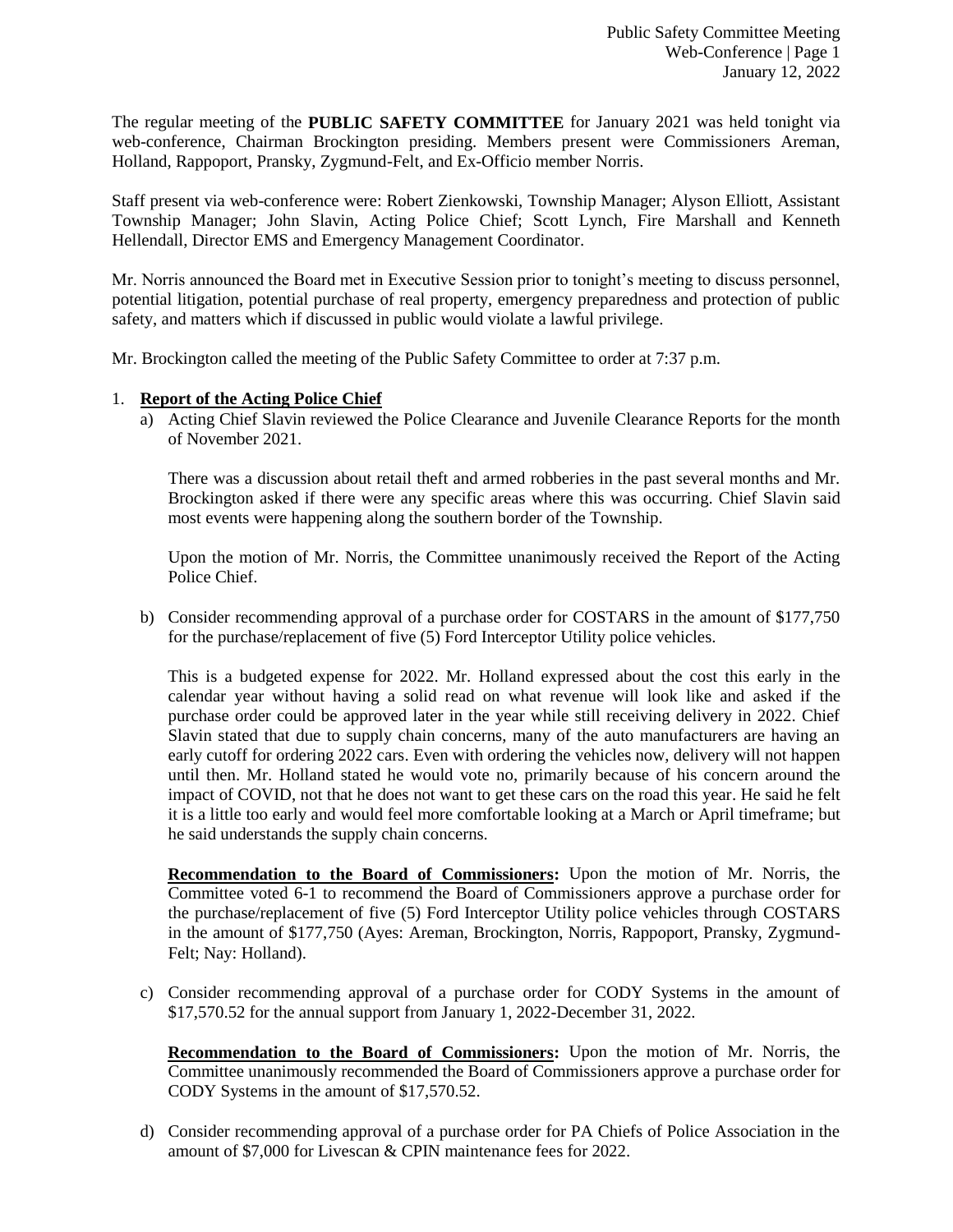Upon the motion of Mr. Norris, the Committee unanimously approved a purchase order to PA Chiefs of Police Association in the amount of \$7,000 for Livescan & CPIN maintenance fees for 2022.

e) Consider recommending approval of a purchase order for Montgomery County Community College in the amount of \$5,995 for Police Academy training for Marques Duprey from January 3, 2022 to June 13, 2022.

Mr. Norris asked for an explanation on academy training and Ms. Rappoport asked if there was a timeframe of service after training ends. Chief Slavin gave further description of the Police Academy and said he and the Township Manager will discuss an agreement being created where an officer is obligated to stay with the Department for at least one year. He also noted that the Department will be reimbursed 75% of the cost of tuition by the State. Mr. Zienkowski added that not requiring the academy prior to hiring helps add diversity to the Police force.

Upon the motion of Mr. Norris, the Committee unanimously approved a purchase order to Montgomery County Community College in the amount of \$5,995 for Police Academy training for Marques Duprey from January 3, 2022 to June 13, 2022.

f) Consider recommending approval of a purchase order for Chris Boyle Law Enforcement Consulting, LLC in the amount of \$5,841 for 2022 monthly Case Law updates membership renewal.

Chief Slavin explained this provides valuable training and updates on civil liability and criminal law and is received monthly via email. The funds would come out of the Asset Forfeiture account and not affect the budget. There was further discussion on how these updates are distributed and how staff can monitor officers are reading it. Mr. Areman asked if the cost was per head and if it was, could it be emailed to command staff and reviewed with officers during roll call. The Committee requested further information before approving.

Upon the motion of Mr. Norris, the Committee tabled the purchase order for Chris Boyle Law Enforcement Consulting, LLC in the amount of \$5,841 until questions regarding the cost could be answered.

g) Consider recommending approval of a purchase order in the amount of \$5,000 to Upper Dublin Township for the Montgomery County SWAT-East Region Team Assessment.

Ms. Rappoport asked if Abington and Springfield Police participate and what other departments pay. Chief Slavin stated Abington Police has their own SWAT, and Springfield is part of another regional team, however all work together should there be an incident. The cost within the East region is equally split.

Upon the motion of Mr. Norris, the Committee unanimously approved a purchase order to Upper Dublin Township in the amount of \$5,000 for the Montgomery County SWAT-East Region Team Assessment.

h) Consider recommending approval of a purchase order for Visual Computer Solutions, Inc. (VCS) in the amount of \$4,561.04 for the annual software support for the Police Scheduling System for February 1, 2022 to January 31, 2023.

Upon the motion of Mr. Norris, the Committee unanimously approved a purchase order to Visual Computer Solutions, Inc. in the amount of \$4,561.04 for the annual software support for the Police Scheduling System for February 1, 2022 to January 31, 2023.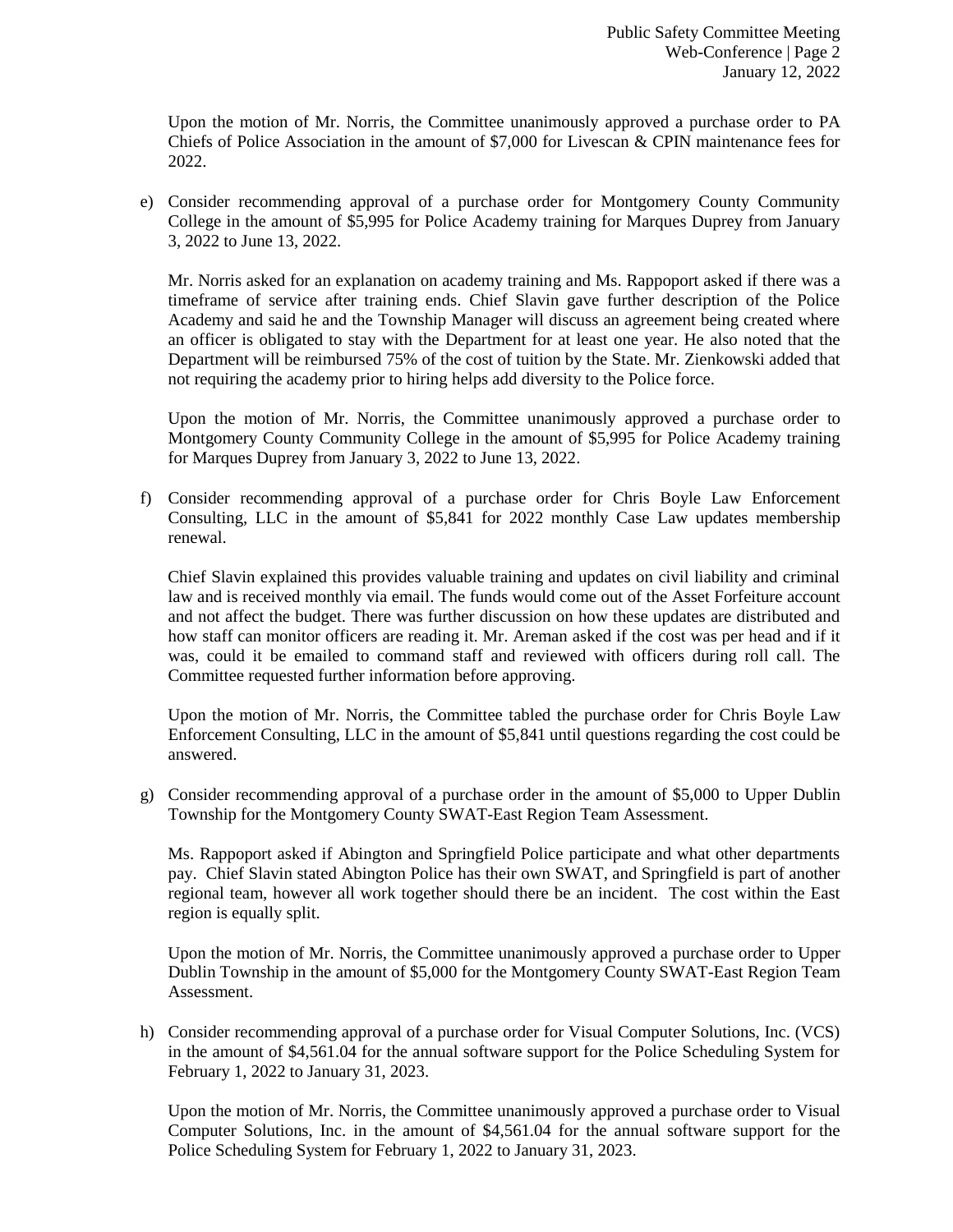i) Consider recommending approval of a purchase order for Lexipol in the amount of \$4,480 for the annual software support for the PoliceOne Academy annual training.

This is a new online training program that would allow officers to complete mandatory and voluntary training online that can be tracked. Mr. Pransky asked if training completion was looked at for candidates for promotion to which Chief Slavin responded yes. Mr. Areman asked if the department identifies an officer who needs improvement, could this training be used to which Chief Slavin responded yes. Mr. Norris asked if this invoice could be paid under asset forfeiture. Chief Slavin said this may be difficult because it was a budgeted line item. Mr. Holland suggested the online training be tied into the Chris Boyle case law updates to reinforce each other.

Upon the motion of Mr. Norris, the Committee unanimously approved a purchase order to Lexipol in the amount of \$4,480 for the annual software support for the PoliceOne Academy annual training.

j) Consider recommending approval of a purchase order for DEVO  $\&$  Associates, LLC in the amount of \$2,749.88 for modem kits for the parking kiosks.

This request is to upgrade the three parking kiosks to 4G, the credit card and cell phone capability to continue to use the kiosks efficiently and generate revenue. Mr. Pransky feels the amount being charged for each kit is expensive and given the rollout of the 5G technology, what is the assurance of longevity or upgradeability each time technology changes. Chief Slavin will look into and bring back to the committee.

Upon the motion of Mr. Norris, the Committee tabled the purchase order for DEVO  $\&$ Associates, LLC in the amount of \$2,749.88, for modem kits for the parking kiosks until questions regarding the cost could be answered.

k) Consider recommending approval of a purchase order for Strategic Investigative Resources in the amount of \$2,625 for polygraph examinations for seven (7) potential new hires.

Upon the motion of Mr. Norris, the Committee unanimously approved the purchase order for Strategic Investigative Resources in the amount of \$2,625.

l) Chief Slavin reviewed two department compliments. Springfield Township Police complimented Cheltenham Officers Farrell & Walsh's actions in responding to a suicidal armed subject. With their assistance, the male safely exited the home and was taken to Montgomery County Emergency Services for treatment. Officer Sneeringer was complimented by a resident who said he went above and beyond in making sure her husband, with early dementia, got to the hospital after wandering off while she was at work and notifying her.

## 2. **Report of the Fire Marshal**

Mr. Lynch presented the fire report for the month of November 2021.

Mr. Lynch noted the State of Pennsylvania will be adopting all of the 2018 International Construction Codes (ICC) on February 14, 2022 and will be approved by Public Safety in February. He noted that the Residential and Fire Codes have stayed the same and there are some minor changes to the Mechanical Codes. Any building in process would be grandfathered under the 2015 Code.

Mr. Lynch informed the Committee that the State comes in to review ADA Codes and chooses three recently completed projects to review. He is happy to state that the Township passed and is good for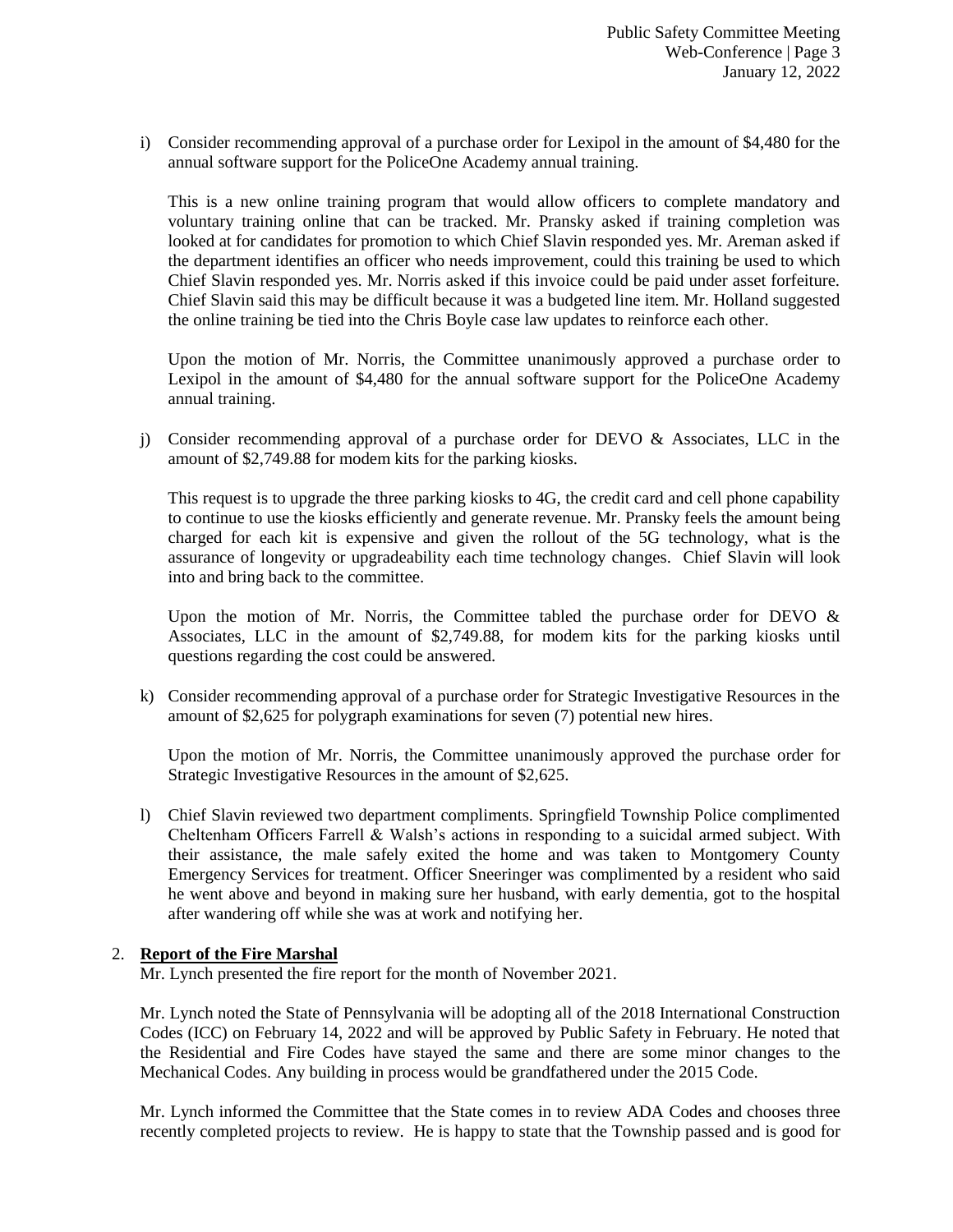another five years. He thanked Building Inspector Tom Cignalia and the third party inspection agency for their assistance.

There was a discussion on the recent tragic fires in Philadelphia and New York and the Committee asked that information be posted online regarding smoke detector safety and who to call to obtain a smoke detector. Mr. Lynch said he would write something up letting residents know they can call his office to obtain a smoke detector and request installation free of charge. He will also make sure the Fire Companies put word out regarding fire safety on a regular basis.

Upon the motion of Mr. Norris, the Committee unanimously received the November 2021 report of the Fire Marshal.

## 3. **Report of the EMS Director**

a) Mr. Hellendall presented the EMS Operational Report for the month of December 2021 and Financial, Detail, and Statistical Reports for the month of November 2021.

Mr. Hellendall stated that COVID has been increasing and half the EMS staff has been affected. At one point, there were three ambulances in Eastern Montgomery County in service – d Cheltenham being one of them. EMS is also covering service for neighboring townships. Hospitals are full and wait times vary between six and 16 hours. EMS is taking longer than 35 minutes to clear the hospitals. He is asking people who have sniffles or mild symptoms to call their primary care physician, not go to the ER or call 911.

Mr. Hellendall said progress is being made with mental health issues and is working closely with the Police Department to get mental health patients to a facility that will help them instead of the hospitals, which are dealing with COVID.

Upon the motion of Mr. Norris, the Committee unanimously received the Report of the EMS Director.

b) Consider recommending approval of a purchase order for Witmer Public Safety Group in the amount of \$5,088.55 for the purchase of EMS badges.

There was discussion regarding who the badges were for, how many and the cost. Mr. Hellendall said these badges are to replace the EMS staff badges, which are over 20 years old, and worn as part of the uniform. Mr. Hellendall estimated the cost per badge around \$70-\$80 each and they are customized with Cheltenham Township EMS and the rank of the staff member. These badges are also used as a form of identification. Three bids were received and this was the least expensive of the three.

Upon the motion of Mr. Norris, the Committee unanimously approved a purchase order to Witmer Public Safety Group in the amount of \$5,088.55 to the purchase of EMS badges.

## 4. **Report of the EMA Director**

a) Mr. Hellendall reviewed the ever-changing COVID policy and said he is working on identifying Township employees who are not fully vaccinated. The CDC states that fully vaccinated is now two shots plus a booster for the purposes of quarantine. He met with the yard's Union Rep and answered questions they had.

The speed signs are being moved around the Township with the help of Community Service Officer, Jennifer Clark and they are well-received by residents.